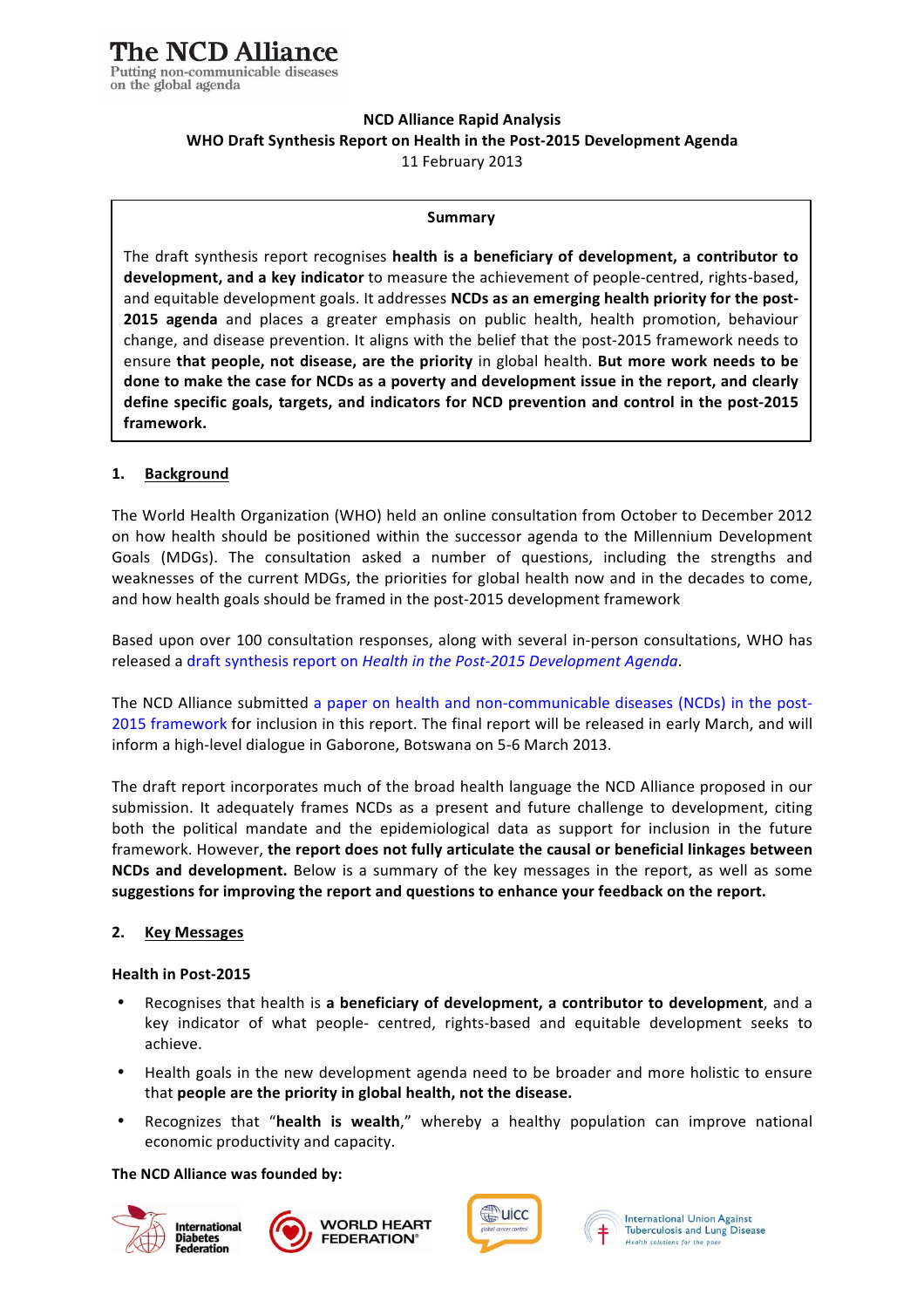- $\bullet$ Suggests a two-pronged approach to health which tackles 1) the underlying determinants that cause or contribute to ill health and 2) creates health systems that are proactive, preventive, and can provide continuing care and on-going management for all health issues.
- Identifies accountability through multisectoral partnerships as the cornerstone of action in  $\bullet$ future global health.

# **Health and the MDGs**

- Broad agreement that having three out of eight goals directly related to improving health outcomes has raised the profile of global health to the highest political level, increased development assistance for health and improved health outcomes in low- and middle-income countries.
- Clear, concise goals with measurable targets and specific indicators are one of the greatest  $\bullet$ strengths of the MDGs.
- The focus on particular diseases and targets has led to the neglect of overarching issues, such  $\bullet$ as health system strengthening, health promotion and disease prevention, and the underlying determinants of health.

### **Emerging Issues-NCDs:**

- The post-2015 development agenda offers a unique opportunity to focus attention on NCDs alongside the MDGs and to harness new resources needed to address all health challenges.
- It recognises NCDs as an emerging issue in LMICs given their epidemiological trends and  $\bullet$ attributes the rise and causes of NCDs to complex global patterns of urbanisation, globalisation, and economic development which increase exposure to the leading NCD risk factors: tobacco and alcohol consumption, unhealthy diets and physical inactivity.
- To address NCDs and other emerging issues in the post-2015 development framework, the report suggests a greater emphasis should be placed on public health, health promotion, behaviour change, and disease prevention, with resources directed to addressing risk factors and creating the conditions for good health.

### **Recommendations on Goals and Indicators:**

The challenge for the post-2015 framework is to develop goals that are universally relevant but nationally applicable, take into consideration current differentiating national circumstances when the goals go into effect, and consider national capacity to measure the goals (i.e., weak health information systems). Based on these considerations, the report suggests the follow formulation for a health goal in the post-2015 framework:

- The report recommends maximising healthy life expectancy as a possible overarching health goal, since it will address the need for action on the determinants of health and on the root causes of ill-health, preventable disability, and premature death, Indicators could measure improved survival, reduced burden of disease, and lower levels of risk factor exposure.
- It views Universal Health Coverage (UHC) as one of the means to enable the achievement of healthier life expectancy, by bringing equity and fairness as well as the need for an integrated approach in the provision of health services. Indicators would measure coverage of essential services, increased equity and financial risk protection, and the strengthening of health systems.

Acknowledges the importance of a 'Health in All Policies' approach thus suggests health indicators be used to measure the impact other goals have on health (such as migration, education, water and sanitation, gender equality, youth empowerment and employment, environmental sustainability, population dynamics, and good governance).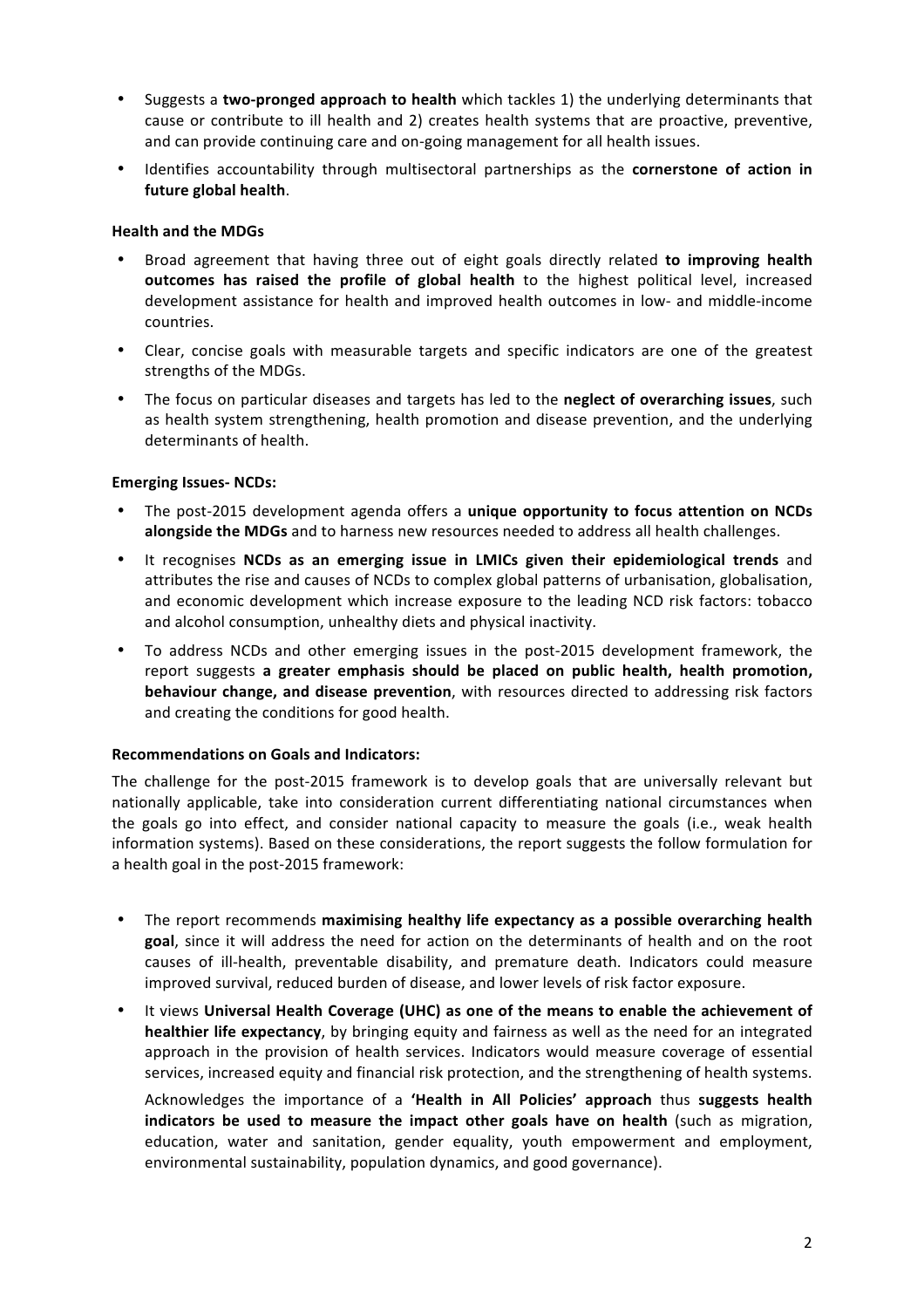## 3. NCD Alliance Rapid Analysis of the Draft Report

- The synthesis report should incorporate concrete examples to illustrate the ways in which NCDs both effect and benefit from development. Linkages between NCDs and development, including existing MDG health priorities, must be clear in the post-2015 framework. (e.g., MDG links on pg. 12-14)
- Historically considered to be diseases of the wealthy, the incidence of NCDs in low- and middleincome countries (LMICs) is increasing at a faster rate and affecting populations at a younger age than elsewhere in the world. A health goal in the post-2015 framework that is relevant to all countries, nationally applicable, and formulated to reduce inequalities is imperative for NCD prevention and control. (pg. 32)
- Health in the post-2015 agenda needs to drive an integrated response to health and ensure action on the synergies between different health priorities, including NCDs and communicable diseases, maternal, newborn, and child health, and sexual and reproductive health.
- In articulating the overarching health goal, the focus should be on reducing preventable morbidity and mortality by maximising healthy life expectancy. It should be underpinned by targets and indicators that drive progress on priority health issues, including NCDs, with the "25 by 25" mortality target as an example for measuring healthy life expectancy. (pg 22, 33)
- The proposal for Universal Health Coverage (UHC) as an enabler/means to the achieving healthy life expectancy should be supported, provided UHC is defined in broad terms in order to address the continuum of NCD prevention, control, treatment, and care, (including palliative care). Emphasis should be placed not just on the availability of services, but also on improving access to quality care for all, as well as minimising the financial risk associated with accessing health care services. (pg. 22-23, 33)
- $\bullet$ The specific targets and indicators under the health goal should explicitly link to the agreed global monitoring framework on the prevention and control of NCDs, to be adopted by the World Health Assembly in May 2013.
- A 'health in all policies' approach that emphasises the need to develop health indicators across the social, economic, and environmental pillars of development, should be promoted, as NCDs affect and are affected by the three pillars. While health systems strengthening is a necessary global ambition, a health goal solely focused on the health system will not enable the multisectoral response needed for NCDs.
- In addition to goals that support strong, functional health systems, the post-2015 framework should emphasise the importance of personal agency, empowerment, self-determination, education and health literacy, and self-management of diseases throughout the life-course to ensure a life of health and wellbeing.

### Questions for further consideration in responding to the report:

- What are the specific interdependent linkages between health/NCDs and development in the context of emerging issues/the post-2015 framework?
- What suggestions can be given regarding incorporating a 'health in all policies' approach to address NCDs across the different development dimensions in the post-2015 agenda?
- For NCDs, what are the strengths and weaknesses of an overarching goal focused on healthy life expectancy? For UHC?
- In addition to the indicators articulated by the report, what specific indicators could be suggested to measure the NCD burden under a goal for healthy life expectancy?